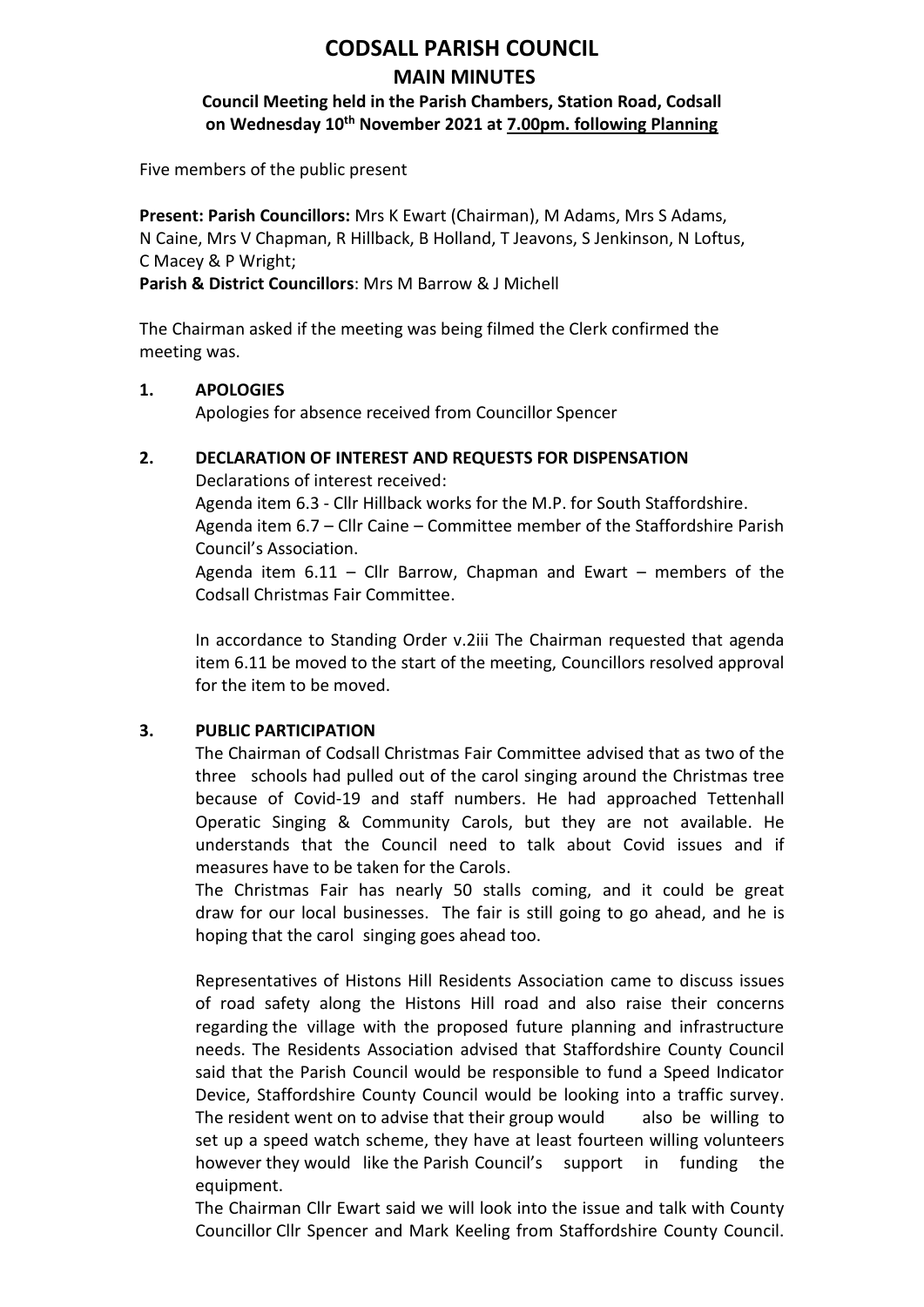Gavin Williamson the MP for South Staffordshire said it needs to go through the Parish Council.

We need to do something; however, a survey costs a lot of money. Cllr M Adams asked if the group is prepared to set up a community speed watch campaign.

### **4. MINUTES**

Cllr Adams said he did not want to bring this up at the meeting and wanted to be subtle regarding wording used in the minutes by a phone call however, the Clerk said that he would need to bring this up at the meeting.

The Clerk read out her notes on the item concerned and the meeting was advised that the minute takers notes should be taken as the true record.

Cllr Sue Adams said that she had an issue with something she felt that she had not said. The Clerk read out her notes on the item.

The Chairman Cllr Ewart said that she also had an issue with something she felt that she had not said. The Clerk read out her notes on the item.

A vote was taken to approve the minutes: 10 for; 4 abstentions; 0 refused.

Resolved that the Minutes of the meeting held on Wednesday 13<sup>th</sup> October 2021 be approved and signed as a true record.

### **5. POLICE REPORT**

#### **5.1 Crime and anti-social behaviour figures for Locality 4**

7<sup>th</sup> October – 6<sup>th</sup> November 2021.

Cllr Jenkinson said the crime figures are high.

Cllr Barrow said the Crime Commissioner would prefer more Police Constables on the streets.

Cllr Jenkinson said Perton have set up a boxing club, but Codsall have no PCSO's. Cllr Caine said they no longer have Shona and only have Ashely and that Codsall have the local Police if there is an incident, Perton has no community Policing however Codsall has a Police presence with the police's office being based at the Council Offices in Codsall.

Cllr Barrow said there is no designated spots for PCSO's, they are all shared by the five localities of South Staffordshire. There are five Police Officers, if they are sent to an incident they have to go in pairs. We think the issues are an emergency, but in the realms of things they are not. We are working with Ben Adams, the problem is our incidents are not significant compared to other areas, there is not the manpower to cover all incidents therefore prioritising is necessary.

Cllr Jenkinson said the public have no faith in the Police. There was an incident at the Co-op, this was not reported to the Police. We should have one dedicated PCSO for each area, we are sitting back and doing nothing.

#### *Agenda item brought forward*

**6.11 Carols Around the Tree 2021 –** consideration given to whether the Parish Council in light of Covid-19 wishes the event to still go ahead in the same manner as pre Covid and if so, if any precautionary measures need to be introduced. Chairman said we should continue as normal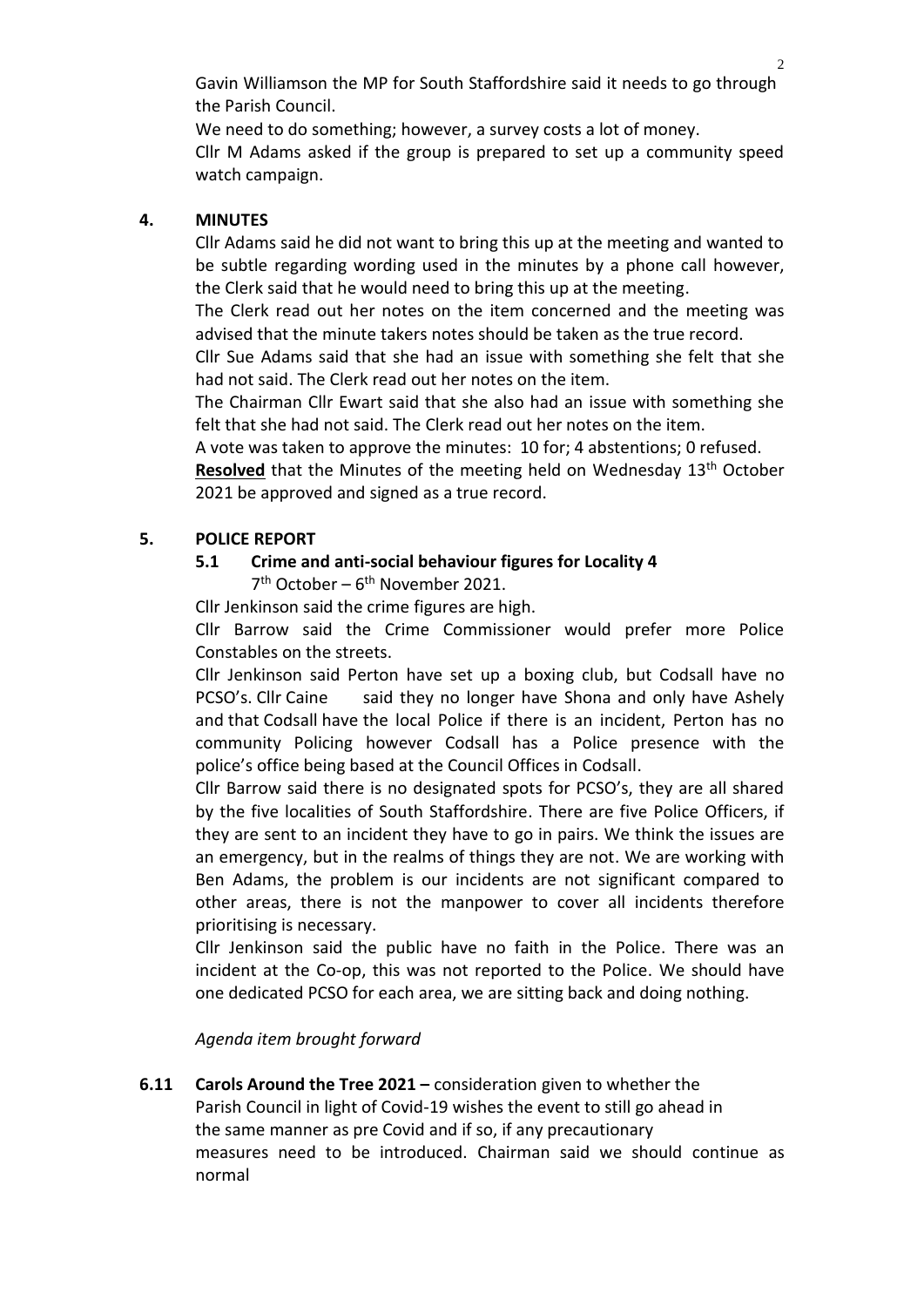### **6. URGENT CORRESPONDENCE AND DISCUSSION TOPICS**

## **6.1 Grant Applications –**

- **6.1.1 Codsall and Bilbrook Cancer Support Group a grant request** for £300.00 dated 11<sup>th</sup> October 2021 was considered. Cllr Hillback said thought that this is a great cause **Resolved** approval for awarding a grant of £300.00
- **6.1.2** Let's Talk a grant request for £500.00 dated 16<sup>th</sup> October 2021 was considered.

 **Resolved** approval for awarding a grant of £500.00

## **6.2 Open Spaces –**

- **6.2.1 Oaken Field Car Park –** a residents email dated 28th October 2021 concerning safety on the car park during darkness was considered. Chairman said we should write back to state no lighting was part of the conditions imposed for the car park.
- **6.2.2 Watery Lane Leisure Gardens** the purchase of a replacement noticeboard for use on site for Parish Council & or Watery Lane Allotment Society business was considered. Cllr Jenkinson said he had been to several Working Party Meetings. The Allotment Association now have a new Chair and Committee Members.

There needs to be a way of getting information to members also if there is an incident on site we can display, an address and or location reference. A new notice board is something they need, a functional one.

**Resolved** approval for a new notice board.

- **6**.**2.3 Open Spaces Schedule of Works for 2021/22 – 2022/23** a report was received from the Clerk**.** The Chairman Cllr Ewart said the report shows where we are at with the open spaces.
- **6.2.4 Codsall House Field –** [update to Item 6.1.6 13th October 2021]

Regards to a sample, the contractor has to have to get one panel made specifically, which could take a few weeks. The contractor wishes to receive some form of verbal commitment from the council before they go to the expense of manufacturing a panel.

Acceptance of the supply and fit replacement estate railings around Codsall House field at an approximate cost of £15,822.00 was considered. Detail of Works – Supply and Install 144m of 1200mm high steel estate railings, galvanised powder coated white. Flat Rails are 8mm depth (currently they are 6mm). To take down and dispose of existing railings. **Resolved** approval, including approval of the purchase of kissing gate and vehicle entrance gate.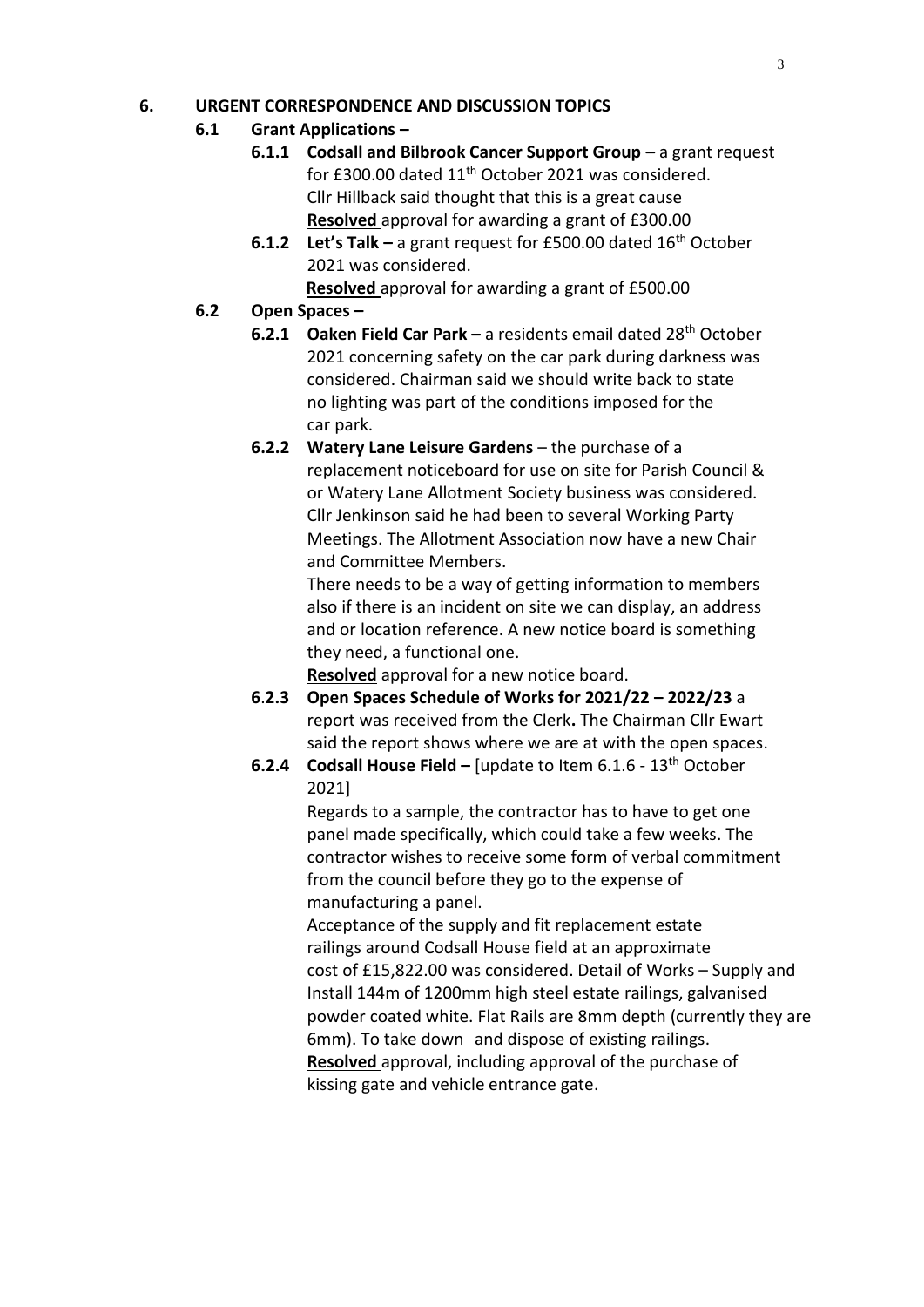**6.3 Road Safety/Speeding in the Village –** a letter from the MP for South Staffordshire in relation to a meeting with the Histons Hill Residents Association and Staffordshire County Council was received and considered.

Cllr Barrow said she was asked to meet with the MP for South Staffordshire and residents, 25 to 30 met. The speed of the traffic and how they turn at the bottom of Histons Hill. Speed bumps and chicanes were discussed. The group looked at having VAS signs that shows what speed vehicles are doing. They also looked into a speed gun as used in Codsall Wood by the volunteer community speed watch, several people wanted to start one.

Cllr Barrow went on to say that it would be beneficial to volunteer it in another area, like Codsall Wood to stop the embarrassment of neighbours being caught speeding.

Arrange training and risk assessment with Michell Shaker.

It may be difficult to set up community speed watch on the bridge at Histons Hill, however this is where the mobile camera van is positioned.

Funding would be needed for a speed gun before any training would be given.

Look at residents for funding.

The group has fourteen volunteers.

Cllr Caine said in Perton they have SID signs that show a smiley face if you are within the speed limit.

Cllr Adams said the group could quite well apply for a grant from the Parish Council for a speed gun.

**Resolved** to bring back to the next meeting.

*[Cllr Hillback returned to the Chambers]*

#### **6.4 Memorial Requests –**

**6.4.1 Memorial tree request on Oaken Field –** a residents letter dated 11<sup>th</sup> October 2021 was considered. Cllr Jenkinson suggested looking at the location before deciding on which type of tree.

**6.4.2 Codsall War Memorial Garden request – a residents email** dated 16th October 2021 for ashes to be spread within the Memorial Garden was considered. Cllr Ewart said they donated the ground; we need to be considerate to their request. We cannot have a permanent memorial, just ashes.

**Resolved** approval to the ashes at the memorial site but no memorial to be placed.

**6.5 The Queen's Platinum Jubilee Beacons 2nd June 2022 –** *[update to main meeting 14/7/21 6.9 and planning meeting 28/7/21 7.2 and main meeting 6.3, 8/9/21]* – a letter dated 21st October 2021 from Deputy Lieutenant of the Staffordshire Lieutenancy was considered. It was suggested to having a Tea Party, things for the big lunch. We need to form a subcommittee,

**Resolved** to be brought back to the next main meeting.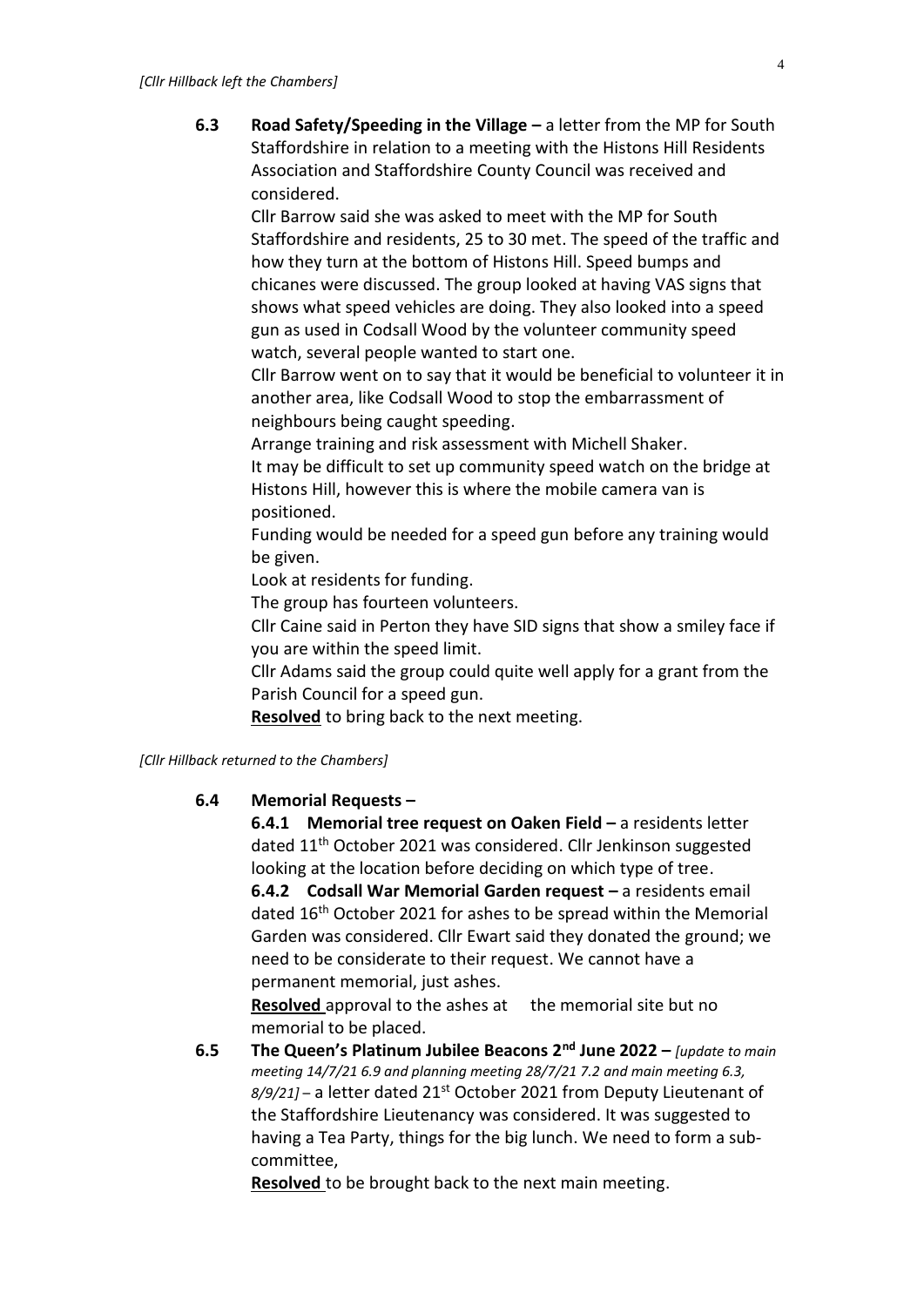- **6.6 Free trees for planting projects –** an email from Woodland creation offering free trees for planting projects dated 31<sup>st</sup> October 2021 was considered. The Chairman advised the meeting that a minimum of 150 trees is too many. Leave it at the moment not suitable. It was suggested to see if other Parish Councils are interested. The Chairman said that perhaps the Clerk to write to other Parish Councils to see if these are interested in a share of the tree and if they have a suitable place for them. Cllr Caine suggested black poplar as they are the rarest tree in Britain.
- **6.7 Local Plan –** *[updated to planning meeting 7.1, 27/10/21]. –* an update from Councillors who attended the Local Plan Consultation Meeting on 9th November and for Councillors to give consideration to a formal response.

Cllr Holland said the fundamental validity of the number of houses and that the numbers are challengeable, however it is thwart with difficulties. The Local Plan is looking at numbers from the Black Country. Our members proposed at looking at the numbers. **Resolved** that a workshop to outline the Parish Council's response to be held on Monday 22<sup>nd</sup> November at 10am for Councillors who are able to attend. The draft response to be brought to the next Planning meeting for consideration.

- **6.9 Japanese Knot Weed –** (raised at main meeting 13/10/21, item 13). Cllr Barrow said she would speak with Ryan Taylor from South Staffordshire Council.
- **6.10 Pothole quality repairs –** photographs supplied by Cllr Macey on the poor quality of pothole repairs (raised at main meeting 13/10/21, item 13). The Chairman advised an email should be sent to Mark Keeling of Staffordshire County Council.
- **6.11 Carols Around the Tree 2021 –** consideration given whether the Parish Council in light of Covid-19 wishes the event to still go ahead in the same manner as pre Covid and if so, if any precautionary measures need to be introduced. The Chairman said there is no risk and we should go ahead with Carols Around the Tree. Need to put this on the Parish Council's website. Cllr Jenkinson suggested Christmas music be played in the background at the parish chambers buffet. The Chairman Cllr Ewart said for her and the Clerk would arrange.

## **7. ACCOUNTS**

- **7.1 Resolved** that a report on Council Finances for year to 31<sup>st</sup> October 2021 be approved.
- 7.2 Resolved that the schedule of payments to 8<sup>th</sup> November 2021 be approved.
- **7.3** Confirmation by the Chairman of the authorisation of the Clerks time sheet. **Resolved** to bring to the next meeting.
- **8. COUNTY COUNCILLOR'S REPORT** None